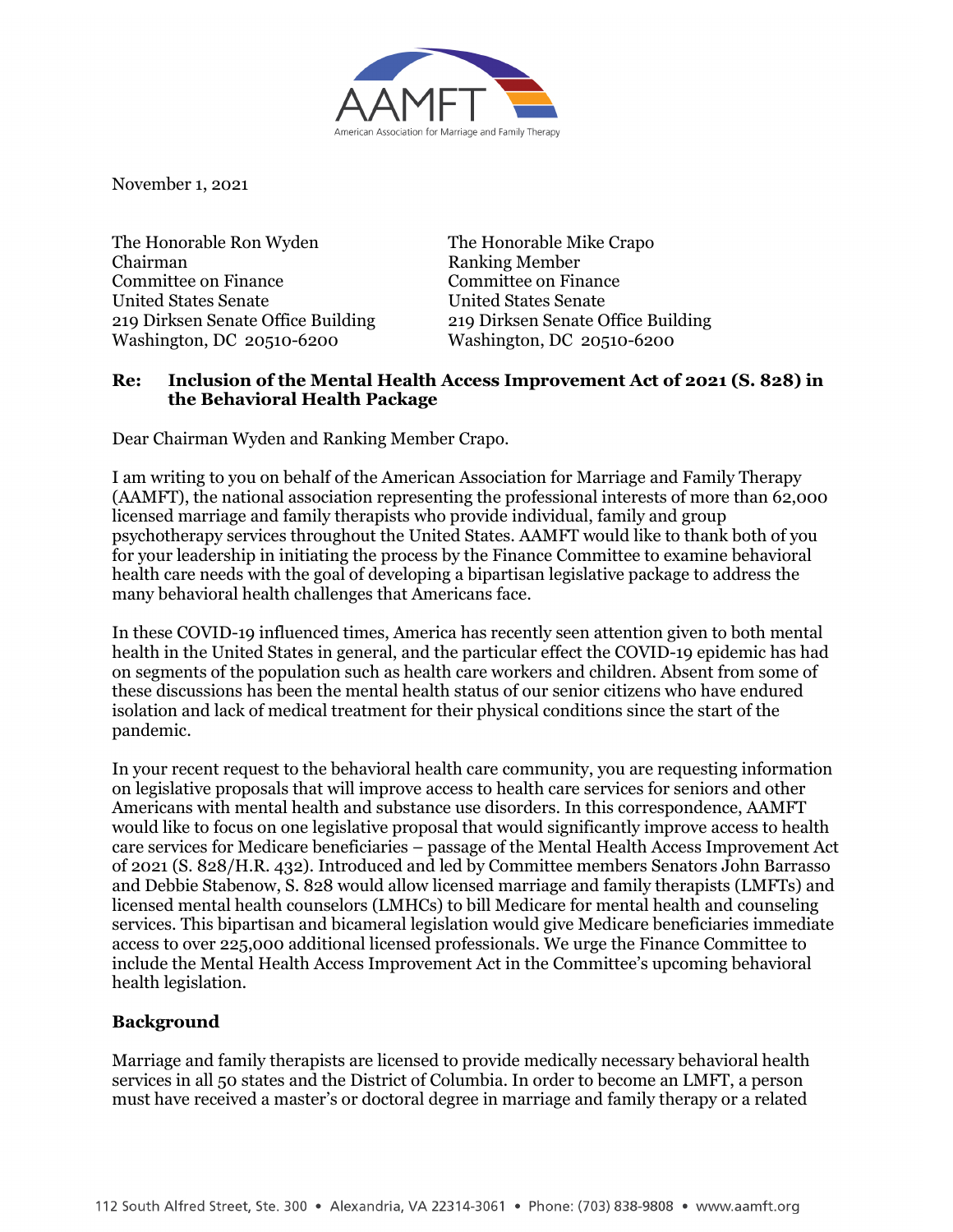discipline, completed at least two years of supervised clinical experience, and passed a national exam. LMHCs have similar qualifications. The licensure requirements of LMFTs and LMHCs mirror those of licensed clinical social workers.

Currently, under federal law, only psychiatrists, clinical psychologists, licensed clinical social workers and psychiatric nurses can receive Medicare reimbursement, severely limiting the number of practitioners available to seniors with behavioral health problems by not reimbursing the far-reaching practices of LMHCs and LMFTs, who are an integral part of the current mental health system nationwide, particularly in rural areas. In addition, LMFTs and LMHCs are professionals who comprise 40% of the licensed behavioral health workforce in the United States, meaning that Medicare beneficiaries are shortchanged since a large percentage of the licensed behavioral health workforce is unable to bill Medicare.

Both LMFTs and LMHCs are recognized and covered by virtually every other health insurer in the country, including commercial health plans and state Medicaid plans. CMS has approved state plan amendments allowing state Medicaid plans to include LMFTs and LMHCs as eligible providers of services to Medicaid beneficiaries. Other federal departments and health plans, including the Department of Veterans Affairs, TRICARE, and the Indian Health Service, employ or contract with LMHCs and LMFTs as eligible mental health clinicians. In addition to participating in almost all other federal healthcare programs, these professionals are eligible for placement through the National Health Service Corps under the Public Health Service Act.[1](#page-1-0) Students who are training to become LMFTs or LMHCs are also eligible to participate in SAMHSA's Minority Fellowship Program.[2](#page-1-1)

#### **Impact of the COVID-19 Pandemic**

The COVID-19 pandemic continues to have a significant impact on the mental health of all Americans, especially older adults. A study from the Kaiser Family Foundation found that 1 in 4 older adults have reported anxiety or depression during the COVID-19 pandemic.[3](#page-1-2) Older adults are extremely vulnerable to the mental health impacts of COVID-19. It is widely known that COVID-19 is more dangerous for seniors and those who have preexisting health conditions. This makes the Medicare population perhaps the most susceptible group in the nation, placing extra stress on these individuals.

Older adults were also more likely to be experiencing social isolation and loneliness before the pandemic. According to a study from the National Academies of Sciences, Engineering, and Medicine, 43% of adults over 60 reported feeling lonely in February 2020, just before the scope of the pandemic became clear[.4](#page-1-3) The stress and loneliness caused by the pandemic are driving up rates of depression, anxiety, and substance use disorder among older adults, and Medicare will need thousands of new providers to meet this unprecedented need. The increased risk of hospitalization and death, coupled with the intense social isolation resulting from extended stay-at-home orders, is creating a behavioral health crisis among the Medicare population.

<span id="page-1-0"></span> $1$  42 U.S.C. § 254d(a)(3)(E).

<span id="page-1-1"></span><sup>&</sup>lt;sup>2</sup> 42 U.S.C. § 290*ll*. For a list of eligible professions, see [https://www.samhsa.gov/minority-fellowship-program/become-mfp](https://www.samhsa.gov/minority-fellowship-program/become-mfp-fellow)[fellow](https://www.samhsa.gov/minority-fellowship-program/become-mfp-fellow)

<span id="page-1-2"></span><sup>3</sup> Koma, W., True, S., Biniek, J. F., Cubanski, J., Orgera, K., & Garfield, R. (2020). *One in four older adults report anxiety or depression amid the COVID-19 pandemic*. Kaiser Family Foundation. [https://www.kff.org/medicare/issue-brief/one-in-four](https://www.kff.org/medicare/issue-brief/one-in-four-older-adults-report-anxiety-or-depression-amid-the-covid-19-pandemic/)[older-adults-report-anxiety-or-depression-amid-the-covid-19-pandemic/](https://www.kff.org/medicare/issue-brief/one-in-four-older-adults-report-anxiety-or-depression-amid-the-covid-19-pandemic/)

<span id="page-1-3"></span><sup>4</sup> National Academy of Sciences. (2020). *Social isolation and loneliness in older adults: Opportunities for the health care system*. National Academies Press.<https://www.ncbi.nlm.nih.gov/books/NBK557974/>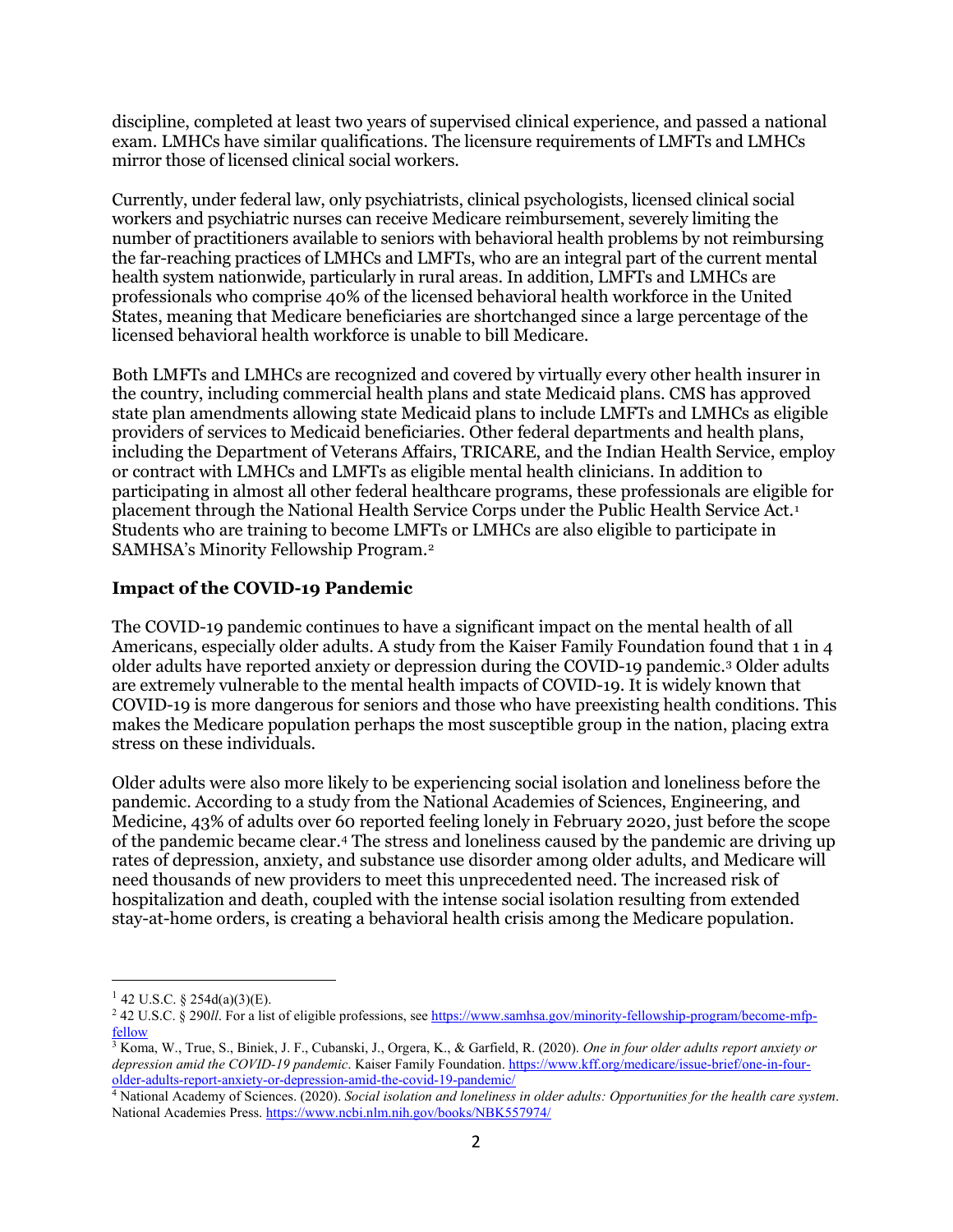In response to your request for information, AAMFT has provided a response to several questions pertaining to strengthening the workforce and improving access to care pertaining to two broad issues: behavioral health workforce shortages and access to care in rural and other underserved communities.

# **Behavioral Health Workforce Shortages**

- **What policies would encourage greater behavioral health care provider participation in federal healthcare programs?**
- **What barriers, particularly with respect to the physician and non-physician workforce, prevent patients from accessing needed behavioral health care services?**
- **How has the expanded scope of Medicare coverage of telehealth for behavioral health services during the COVID-19 pandemic impacted access to care?**

Medicare beneficiaries face a dire shortage of licensed behavioral health care providers, which has only grown worse in recent years. However, in spite of these increasing shortages of behavioral health providers, the list of behavioral health professions recognized by Medicare has not changed since 1989, effectively creating a mental health coverage gap for Medicare beneficiaries, which S. 828 aims to permanently fill.[5](#page-2-0) Dr. Matthew Fullen and colleagues at Virginia Tech surveyed 3,392 practicing licensed counselors in 2019 and found that over 50% had turned away patients because of Medicare's restriction on recognizing counselors as eligible providers, with almost 40% of counselors having been forced to refer existing patients elsewhere once they became Medicare eligible.[6](#page-2-1)

It is crucially important to strengthen the capabilities and effectiveness of the overall health care workforce to better meet the needs of older and disabled individuals with medically complex conditions, especially those coping with mental illness or substance use disorders along with conditions such as diabetes, lung disease, cardiovascular disease, and other comorbidities associated with early mortality, disability, and impairments in psychosocial functioning. LPCs and LMFTs, who frequently practice in integrated health care settings, are well-positioned to play a key role in collaborative care models designed to improve medical and mental health outcomes and functioning.[7](#page-2-2)

Regarding telehealth services, the expanded scope of Medicare coverage of telehealth services for behavioral health services has certainly helped many Medicare beneficiaries who would lack access to these services since the pandemic started if it was not for this expansion of coverage. Increasing telehealth services are certainly part of the solution to addressing provider shortages. We urge CMS to do more to expand coverage of telehealth services. However, changing Medicare's policies to expand coverage of telehealth services for behavioral health care, by itself, will not end the shortage of behavioral health providers for Medicare beneficiaries. Almost half

<span id="page-2-0"></span><sup>5</sup> Congress added licensed clinical social workers as independent mental health providers and lifted restrictions on services provided by psychologists in the Omnibus Budget Reconciliation Act of 1989, Pub. L. No. 101-239, § 6113, 103 Stat. 2106 (1989).

<span id="page-2-1"></span><sup>6</sup> Fullen, M., Lawson, G., Sharma, J., "*[Analyzing the Impact of the Medicare Coverage Gap on Counseling Professionals: Results](https://www.researchgate.net/publication/335455253_Analyzing_the_Impact_of_the_Medicare_Coverage_Gap_on_Counseling_Professionals_Results_of_a_National_Study)* 

<span id="page-2-2"></span><sup>&</sup>lt;sup>7</sup> See Unützer[,](https://www.researchgate.net/publication/335455253_Analyzing_the_Impact_of_the_Medicare_Coverage_Gap_on_Counseling_Professionals_Results_of_a_National_Study) J., et al., "The Collaborative Care Model: An Approach for Integrating Physical and Mental Health Care in *[Medicaid Health Homes](https://aims.uw.edu/sites/default/files/CMSBrief_2013.pdf)*," Center for Health Care Strategies and Mathematica Policy Research, Health Home Information Resource Center (May 2013).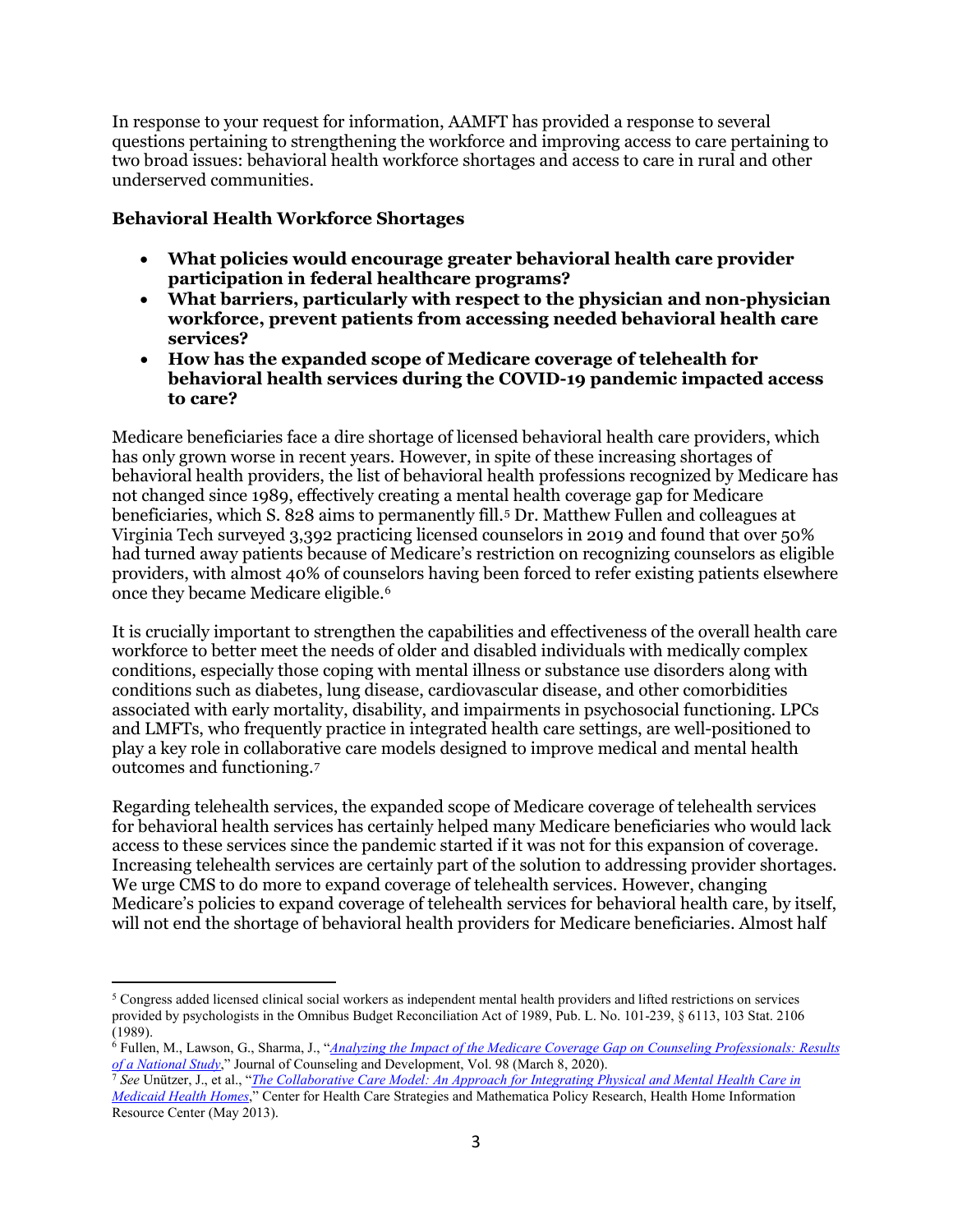of all seniors do not own a smartphone or do not have broadband access.[8](#page-3-0) In a recent study of rural older adults, most indicated an unwillingness to use telehealth for mental health services, with a majority indicating that they would either never utilize telehealth for any care or would prefer to have most or all of their care in-person once the COVID-19 pandemic is over.[9](#page-3-1) Therefore, increasing the overall supply of behavioral health providers recognized by Medicare is also needed to address this shortage in of behavioral health providers available to treat Medicare beneficiaries.

### **Access to Providers in Rural and other Underserved Areas**

- **What federal policies would best incentivize behavioral health providers to train and practice in rural and other underserved areas?**
- **What policies could improve and ensure equitable access to and quality of care for minority populations and geographically underserved communities?**

The Medicare program is facing a severe shortage of mental health providers, especially in rural and other underserved areas. As of June 30, 2021, over 125 million people in the U.S. live in Mental Health Professional Shortage Areas, as defined by the Health Resources and Services Administration (HRSA).<sup>[10](#page-3-2)</sup> These shortages areas include both urban and rural geographic areas with shortages of mental health professionals, population groups with these shortages, and facilities with such shortages. These shortages, which have existed for many years, are continuing to increase.

The United States faces not just a shortage of behavioral healthcare professionals, but a maldistribution of those who provide mental health and SUD services. Despite higher rates of SUD and suicide in rural communities, approximately 50% of rural counties in America have no practicing psychiatrists, psychologists, or social workers.[11](#page-3-3) LMFTs and LMHCs make up 40% of the licensed behavioral health workforce in the United States, but among those mental health providers who do work in rural communities, 60.7% are counselors (including LMHCs, LMFTs, and others),[12](#page-3-4) which suggests that LMFTs and LMHCs play a key role in providing rural mental health services outside of Medicare.[13](#page-3-5) Unfortunately, since LPCs and LMFTs are not Medicare providers, rural Medicare beneficiaries must seek out licensed clinical social workers,

<span id="page-3-3"></span><sup>11</sup> Workforce Issues: Integrating Substance Use Services into Primary Care, SAMHSA-HRSA Center for Integrated Health Solutions, Office of National Drug Control Policy, August 2011; Bailie, M., et al., "*Confronting Rural America's Health Care Crisis,*" Bipartisan Policy Center (April 21, 2020) (recommending that LMFTs and LPCs be added to the list of Medicare providers as a method of increasing access to care, emphasizing that ensuring an adequate rural health workforce will help stabilize and reform the rural health infrastructure) (BPC, Rural Mental Health, 2020).

<span id="page-3-4"></span><sup>12</sup> Larson, E., et al., "*[Supply and Distribution of the Behavioral Health Workforce in Rural America](https://depts.washington.edu/fammed/rhrc/wp-content/uploads/sites/4/2016/09/RHRC_DB160_Larson.pdf)*," Data Brief #160 (September 2016) (Larson, 2016).

<span id="page-3-0"></span><sup>8</sup> Substance Abuse and Mental Health Services Administration (SAMHSA). Telehealth for the Treatment of Serious Mental Illness and Substance Use Disorders. SAMHSA Publication No. PEP21-06-02-001 Rockville, MD: National Mental Health and Substance Use Policy Laboratory. Substance Abuse and Mental Health Services Administration, 2021, 5. [https://store.samhsa.gov/sites/default/files/SAMHSA\\_Digital\\_Download/PEP21-06-02-001.pdf](https://store.samhsa.gov/sites/default/files/SAMHSA_Digital_Download/PEP21-06-02-001.pdf) .

<span id="page-3-1"></span><sup>&</sup>lt;sup>9</sup> Howren MB, Castagna N, Katz PR. Openness to Use of Telehealth During and After the COVID-19 Pandemic in a Sample of Rural Older Adults in a Federally Qualified Health Center. J Am Med Dir Assoc. 2021 Sep;22(9):1856-1857. doi: 10.1016/j.jamda.2021.06.028. Epic 2021 Jul 2. PMID: 34283951; PMCID: PMC8249715.

<span id="page-3-2"></span><sup>10</sup> *Designated Health Professional Shortage Areas Statistics, Third Quarter of Fiscal Year 2021, Designated HPSA Quarterly Summary*, Bureau of Health Workforce, HRSA, U.S. Department of Health & Human Services, June 30, 2021.

<span id="page-3-5"></span><sup>13</sup> Fullen, M., Brassoie, N., et al., "*[The Impact of the Medicare Mental Health Coverage Gap on Rural Mental Health Care](https://psycnet.apa.org/record/2020-75725-002)  [Access](https://psycnet.apa.org/record/2020-75725-002)*," Journal of Rural Mental Health, 44(4), pp. 243-251 (2020); *see also* Larson, 2016.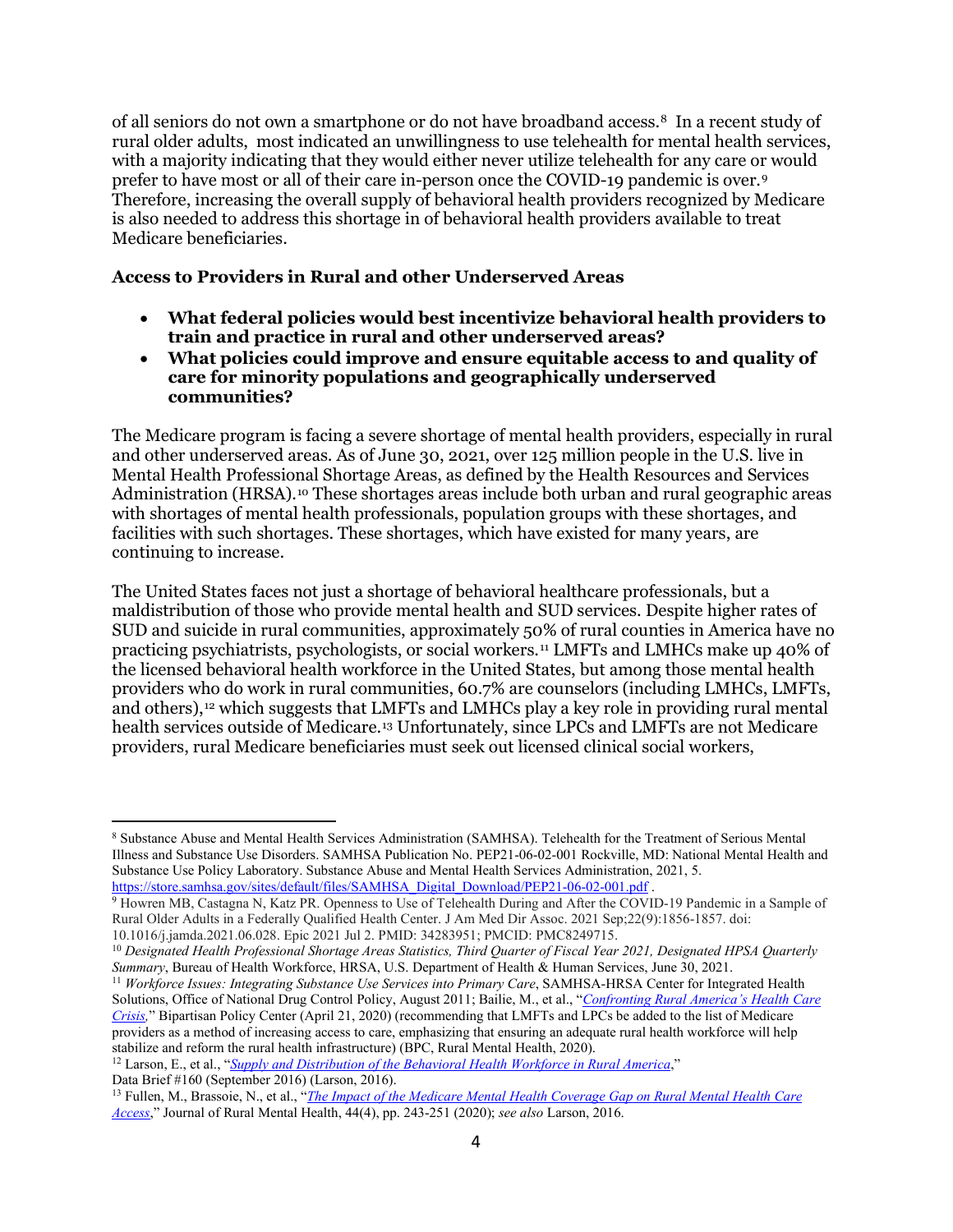psychiatric nurse practitioners, psychologists or psychiatrists, who can be much harder to find and farther away.[14](#page-4-0)

Seniors in the rural areas are the hardest hit, as they already face severe limitations on health care practitioners, particularly trying to locate a psychiatrist or clinical psychologist within a hundred miles. The Bipartisan Policy Center (BPC) released a report in 2020 recommending that LMFTs and LMHCs be added to the list of Medicare providers as a method of increasing access to care, emphasizing that ensuring an adequate rural health workforce will help stabilize and reform the rural health infrastructure[.15](#page-4-1) The BPC highlighted how the report's policy recommendations offer solutions to the challenges raised by the COVID-19 pandemic.

Current federal policies provide a disincentive for behavioral health providers to train and practice in rural or other underserved communities. Since both LMFTs and LMHCs are not recognized as Medicare providers, these professionals are less likely to pursue training and practice opportunities in rural and other underserved communities with a higher percentage of Medicare beneficiaries. In addition, this restriction also prevents Federally Qualified Health Centers (FQHCs) and Rural Health Clinics (RHCs) from directly billing Medicare for the services of LMFTs and LMHCs. Since the services of LMFTs and LMHCs cannot be directly billed to Medicare, this restriction serves as a disincentive for FQHCs and RHCs to hire LMFTs or LMHCs as clinicians. According to HRSA, FQHCs and related health centers serve 1 in 3 people living in poverty and 1 in 5 rural residents.[16](#page-4-2) The Mental Health Access Improvement Act would allow LMFTs and LMHCs to serve as Medicare eligible providers in FQHCs and RHCs. Recognizing LPCs and LMFTs as Medicare providers would significantly improve access to behavioral and addiction care for older and disabled Americans living in rural and other underserved communities, and incentivize these professionals to train, practice, and remain in those communities.

## **Conclusion**

AAMFT believes that passage of the Mental Health Access Improvement Act is crucial to strengthening the behavioral health care workforce, ensuring Medicare beneficiary access to mental health therapy, fostering better integration and coordination, and better coordinating benefits for Medicare beneficiaries. Policy experts consistently recommend including LMFTs and LMHCs in the Medicare program. For example, in 2017, a report from the Interdepartmental Serious Mental Illness Coordinating Committee urged Congress to "remove exclusions that disallow payment to certain qualified mental health professionals, such as marriage and family therapists and licensed professional counselors, within Medicare."[17](#page-4-3) Similarly, in 2021, a Bipartisan Policy Center task force recommended that Congress expand the mental health provider categories covered under Medicare, in order to address shortages in rural areas while lowering federal reimbursement barriers to integrating primary and mental health care.[18](#page-4-4)

<span id="page-4-0"></span><sup>14</sup> *Id.*

<span id="page-4-1"></span><sup>15</sup> Bipartisan Policy Center, "Confronting Rural America's Health Care Crisis," April 2020, 54 <https://bipartisanpolicy.org/report/confronting-rural-americas-health-care-crisis/>

<span id="page-4-2"></span><sup>&</sup>lt;sup>16</sup> HRSA website[. https://bphc.hrsa.gov/about/healthcenterprogram](https://bphc.hrsa.gov/about/healthcenterprogram)

<span id="page-4-3"></span><sup>17</sup> Report to Congress, "*[The Way Forward: Federal Action for a System That Works for All People Living with SMI and SED and](https://store.samhsa.gov/product/The-Way-Forward-Federal-Action-for-a-System-That-Works-for-All-People-Living-With-SMI-and-SED-and-Their-Families-and-Caregivers-Full-Report/PEP17-ISMICC-RTC)  [Their Families and Caregivers](https://store.samhsa.gov/product/The-Way-Forward-Federal-Action-for-a-System-That-Works-for-All-People-Living-With-SMI-and-SED-and-Their-Families-and-Caregivers-Full-Report/PEP17-ISMICC-RTC)*," SAMHSA, Interdepartmental Serious Mental Illness Coordinating Committee (2017), Recommendation 2.8(d), p. 83.

<span id="page-4-4"></span><sup>18</sup> Bipartisan Policy Center, "Tackling America's Mental Health and Addiction Crisis Through Primary Care Integration," March 2021, 69. <https://bipartisanpolicy.org/report/behavioral-health-2021/>